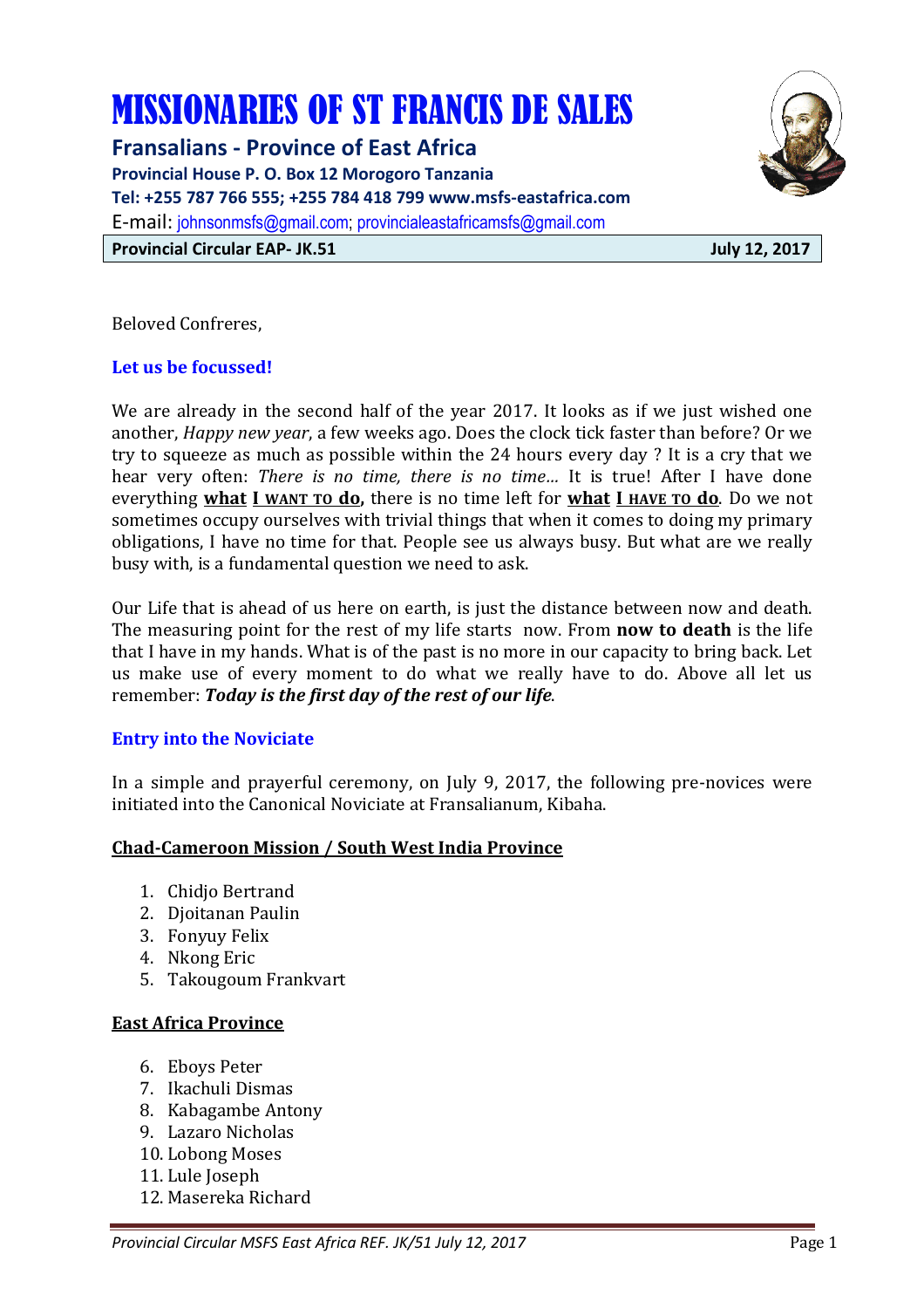13. Nimusiima, Xavier 14. Orikiriza Darius 15. Wakoba John 16. Wamakale Abraham 17. Wanjala Justine 18. Wanji Pascal

We wish our young novices a blessed time of prayer and discernment.

## **First Profession**

On July 10, 2017 following brothers made the first profession. The Most Holy Eucharist was presided over by Rev. Fr. Petrus Kullu MSFS the Delegation Superior of the Mozambique Delegation. The ceremony took at place in the St. Francis de Sales Parish Church Mkuza.

#### **Chad-Cameroon Mission/ SW India Province**

- 1. Adzaba Evang William Favier Henri
- 2. Mbinkar Melchisedek Nsoyuka
- 3. Nga Modo Engelbert
- 4. Yibongha David Shiynyuy
- 5. Nzesseu Chimi Valentin
- 6. Yongabi Macdonald

#### **Mozambique Delegation/ Nagpur Province**

- 7. Zitto Americo Muirelia
- 8. Joa'o Xavier Fernando
- 9. Lui's Andre' Manuel

#### **East Africa Province**

- 10. Linto Vargheese
- 11. Dennis William Minja
- 12. Nyamweya Eric Nyabuga
- 13. Albert Momanyi Ombati

We welcome you dear brothers to the Fransalian family. We wish you all the blessings in the further stages of formation.

#### **Fr. Sunny Kurian Mattathil MSFS: Silver Jubilee of Priestly Ordination: Congrats!!!**

Fr. Sunny was born on July 25, 1964 at Kidangoor, Kottayam Dt, Kerala, India - to the parents Mr M. V. Kurian and Mrs Mary Mattathil. He has one brother and three sisters. His father was called in eternal life in on March 25, 2012. His mother is now with his brother in India. One of the sisters is a religious sister called Sr. Jolly Kurian S.A.T. (St. Anns of Trichy). Other two sisters are settled in Australia with their families.

*The baby Sunny* was baptized on August 2, 1964 and was given the Christian name Sebastian. He received the sacrament of confirmation on April 30, 1974. After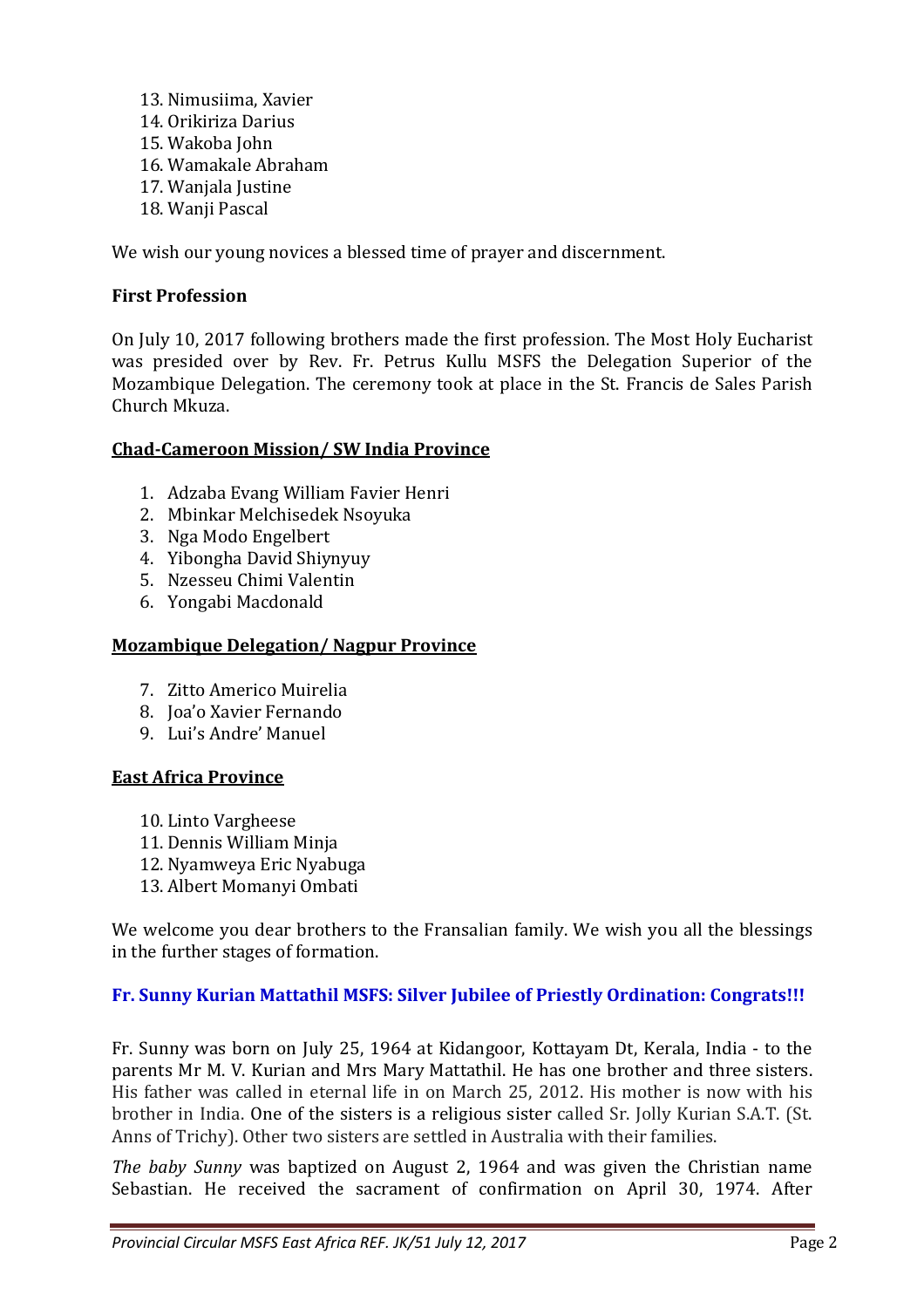completing his secondary school at NSS High School Kidangoor, he joined SFS Seminary Ettumanoor on June 14, 1980. After having completed the orientation for one year and then the pre-university program he was admitted for the pre- noviciate at SFS Institute Philipnagar in Andhra Pradesh in the year 1983. In December the same year he was admitted to the Canonical Noviciate and made his first profession on December 15, 1984. This was followed by six months of post-novitiate program - giving him a real taste of the mission life in Andhra Pradesh.

From 1985 to 1988 he did his three years of Philosophy formation at Suvidya College, Bangalore and simultaneously obtained the B.A in Anthropology from the Dharward University, Karnataka. It was at this time the Holy Spirit inspired the then *Brother Sunny* to opt for the then "Tanzanian Mission". His option was accepted and he was one of the first scholastics to reach East Africa on January 1, 1989. After having done four months of Swahili language course at Kipalapala he also continued his regency in Lububu. From July 1989 to May 1993 he did his Theology formation at St. Paul's Major Seminary, Kipalapala, Tabora. He made his final profession on December 8, 1991 in Lububu. He was ordained priest on June 30, 1993 in Holy Cross Forane Church Cherpunkal, in the Diocese of Palai by His Lordship Most Rev. Joseph Pallickaparambil of the Diocese of Palai.

He served first as the Assistant Parish Priest in Our Lady of Grace Parish Lububu, from 1993 to 1996. Then he was appointed as the Parish Priest in the same parish - an assignment which he continued till February 1999 when he was transferred to MSFS Community Itaga and was as appointed as the Parish Priest of St. Antony of Padua, Parish Itaga, in the Archdiocese of Tabora. Later in June 2002 he was appointed as the Parish Priest in Kahama-Mbulu Parish in the Diocese of Kahama. In the year 2006 upon the bifurcation of the erstwhile Kahama-Mbulu Parish to three new parishes of Kahama-Mbulu, Kagongwa and Isaka, the parish of Isaka under the patronage of St. Francis de Sales, was entrusted to the MSFS and Fr. Sunny was the appointed as the first parish priest. After having worked there almost two years, he was asked to move from *West to the East of East Africa -* to the new MSFS Venture in Mji Mpya Relini, Archdiocese of Dar es Salaam in 2008. After seven years of very commendable services in Mji Mpya he moved out of Tanzania in the year 2015 when he was transferred to Agururu, in the Archdiocese of Tororo, Uganda where he works to this day as the parish priest of St. Bruno Parish, Agururu. He also served as the Provincial Councillor for four terms 1999- 2002; 2002-2005, 2008-2011 and 2011-2014. At present he also serves as the Mission coordinator for Uganda.

**Missionary to the Core**. This is the attribute I would like to give to Fr. Sunny Mattathil when I think of him. He is a very unassuming person, a missionary who does not count the cost. He has no hesitations to go to the *periphery*. He has just immersed himself into the culture of the place. But he does not make compromises when it comes to the mission. As a person of prayer he trusts in the Providence of God. Everyone enjoys his company and we have all shared many memorable moments of fun and relaxation with him. As a priest and pastor, as a missionary and as a fellow religious we have in the person of Fr. Sunny someone who cares for the folk. Imbued with Salesian hospitality Fr. Sunny is a person who can accommodate anyone in his life. No one is kept outside the network of cordiality. He is a man who forgives and seeks forgiveness. He feels one with the suffering and the needy and looks for means and ways to helps them out.

As he has just entered into the jubilee year, let us thank God for the gift of his very person, for his beloved parents, siblings, relatives, teachers and formators and everyone who played their role in making what he is today for us, for the Catholic Church and for the society. We wish Fr. Sunny a very grace-filled time in this year of Jubilee.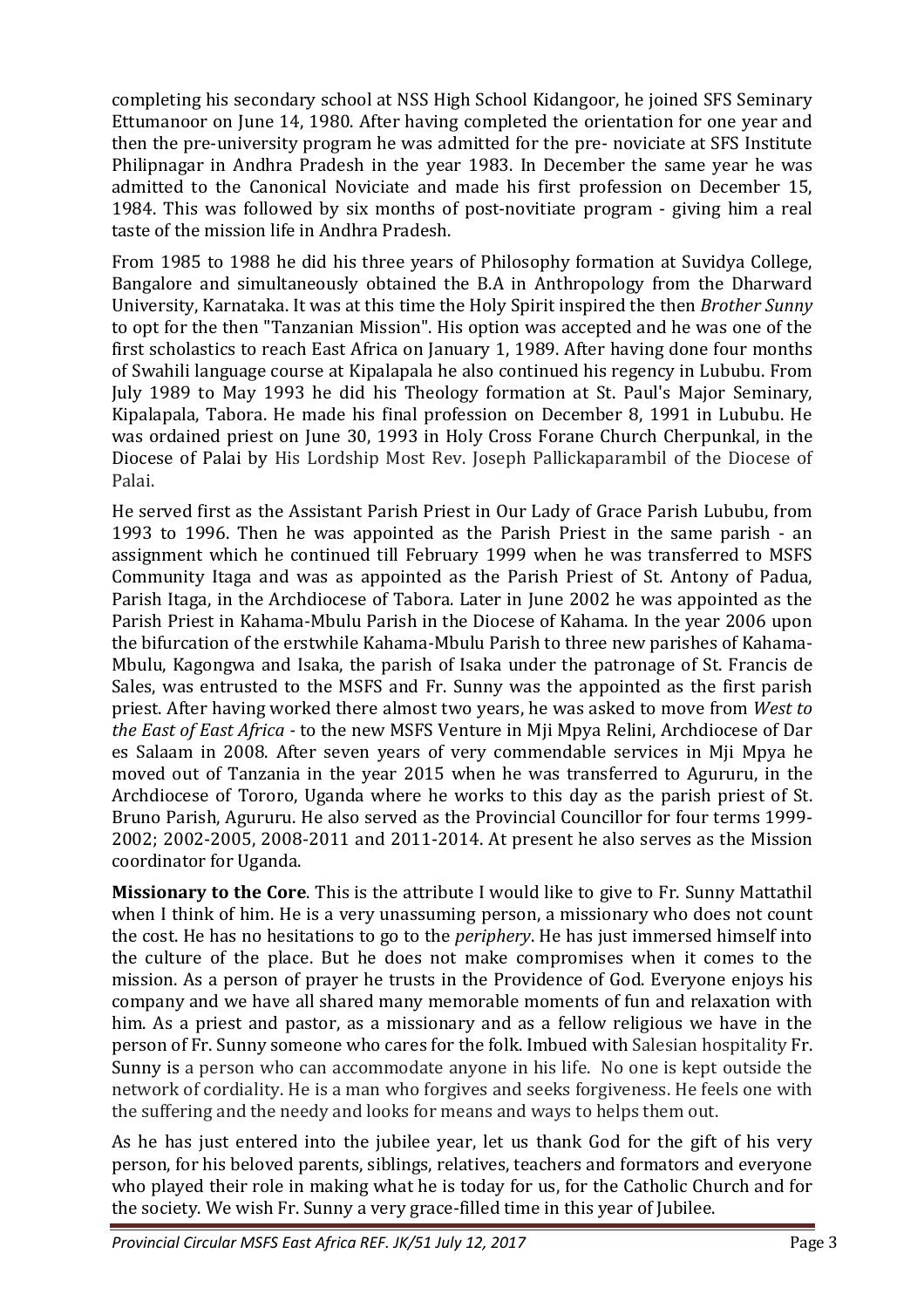## **St. Francis de Sales, Parish Kashishi**

On July 2, 2017 one more new parish was erected under the patronage of St. Francis de Sales in the remote village of Kashishi, in the Archdiocese of Tabora, Tanzania. Kashishi was one of the outstations of Itaga Parish which the MSFS served from 1990 to 2015. Up on the completion of term of contract, the parish was entrusted back to the Archdiocese and we moved to one of its outstations 100 kms away from Tabora town. The new parish has 26 centres including the substations and prayer centres. Some of the centres were added from Uliyangulu Parish.

Archbishop His Grace Most Rev. Paul Ruzoka reached the place on July 1 Saturday and administered the sacrament of confirmation to over 70 faithful. On July 2 Sunday, amidst an exuberant crowd of faithful, in the presence of many priests and religious, the parish was officially declared to be opened and Fr. Innocent Ngowi MSFS was installed as the first parish priest. The Archbishop in his message, while congratulating the faithful for being given the honour of becoming a parish, also appreciated the MSFS for the bold step of moving to the "peripheries". He also recalled with gratitude the yeomen services rendered by MSFS in the pastoral works, education and in caring for the needy.

Our sincere appreciation to the faithful of Kashishi village and all the outstations. We also congratulate Fr. Innocent Ngowi MSFS the parish priest and Fr. Joseph Kayanja MSFS the assistant for all the ground work in making the day a graceful one. May St. Francis de Sales intercede for this new mission given to us by God.

#### **Baraka 11 - out of the press**

The eleventh issue of Baraka News Magazine is already printed. You can also see them soon in this link. **http://www.msfs-eastafrica.com** Congratulations to Fr. Clement and team for the great efforts to bring out Baraka in good quality. The next issue is due by the end of December. Please give your quality contributions at the earliest. (editorbaraka@gmail.com).

#### **News Snippets**

- **Fr. Jomat Kollapallil MSFS** was giving retreat for the DMI Sisters in Morogoro from July 3 -7 . There is another session for the same congregation in August. Congratulations, prayers and good wishes.
- There was a **Youth Gathering in Bukene** Parish on July 1 and 2. More than 200 young ones gathered in the parish with various activities, of seminar, prayer and worship and entertainments. - Congratulations!!
- One day program of **Spiritual renewal for the university students** was organized by the scholastics in Fransalian House Kola on June 24, 2017. There were 273 university students who spent the whole day in Fransalian house, listening to the Word of God, in prayer and worship and many receiving the sacrament of reconciliation. The program came to an end with the Eucharistic celebration. Well done brothers…
- **Fr. David Susai MSFS** is already in Germany. Now he is attending the advanced German language and pastoral orientation program arranged by the Diocese. Congratulations and good wishes to Fr. David.